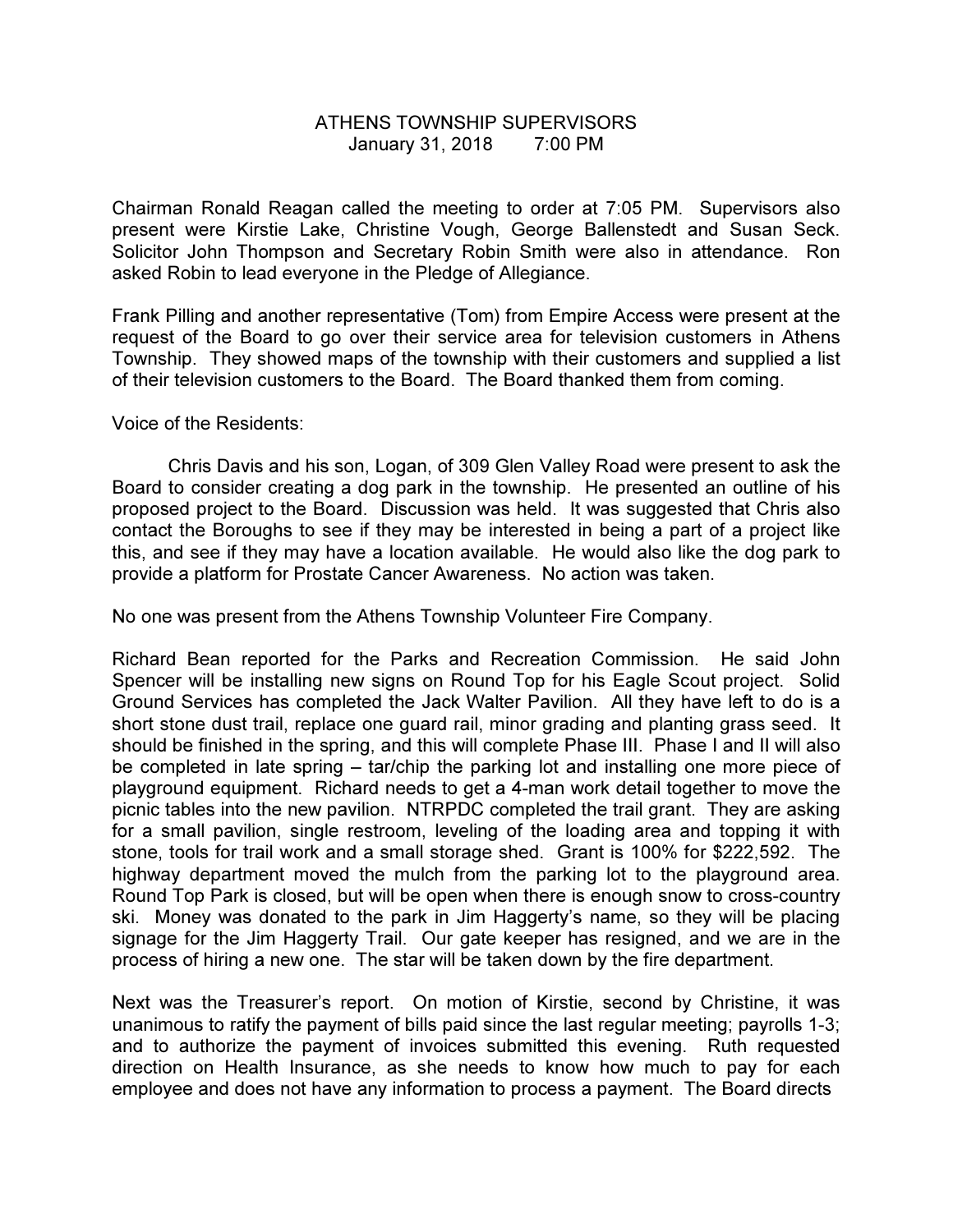Page Two Athens Township Supervisors January 31, 2018

Ruth to call the insurance company's Syracuse office to get this information. Discussion was held on Non-Uniform Employees Clothing Allowance Reimbursement for authorized (IRS accountable work wear). This will be tabled until our February  $12<sup>th</sup>$ meeting.

On motion of George, second by Kirstie, it was unanimous to join the Greater Valley Chamber of Commerce.

On motion of Susan, second by George, it was unanimous to accept the quote of Garrity Glass in the amount of \$4,975.64 to replace the windows in Ruth, Robin and Ed's offices; the non-door panels in the lobby; and to pay for this with funds from the Township Building Expansion line in the Act 13 Fund.

Discussion was held as to possibly implementing a fire tax. Christine said she has heard from a lot of people who are very unhappy about this. Ron said we all saw the trouble we had with the budget this year – if we don't do a fire tax, we'll have to raise taxes ourselves. People also need to remember the township tax is a very small part of their total real estate tax bill. No action was taken at this time.

Robin was asked to forward contact information for Roberta Blanchard to each board member so that they can individually contact her to tour the weighlock property prior to our February  $28<sup>th</sup>$  meeting, so that a decision can be made as to whether or not to accept this property as a historical site.

On motion of Ron, second by George, it was unanimous to appoint William Bresser to replace Kirstie Lake on the Zoning Hearing Board, for a term to expire Sept. 9, 2018.

On motion of Ron, second by Kirstie, it was unanimous to approve, sign and execute the updated Federal Surplus application.

Discussion was held on the Route 199 resurfacing project that PennDOT will be doing in 2021. Susan had 2 comments – she had noticed that a section of roadway had entirely frozen over, so they may wish to address the drainage problem there. She also expressed concern for ingress and egress at the Valley Stockyard Flea Market on Mondays as it is extremely congested and dangerous. Robin will send these comments along to PennDOT.

Susan requested permission to attend the PennDOT Connect outreach program in Towanda on March  $27<sup>th</sup>$ . The Board told her to go, as it is considered part of her job.